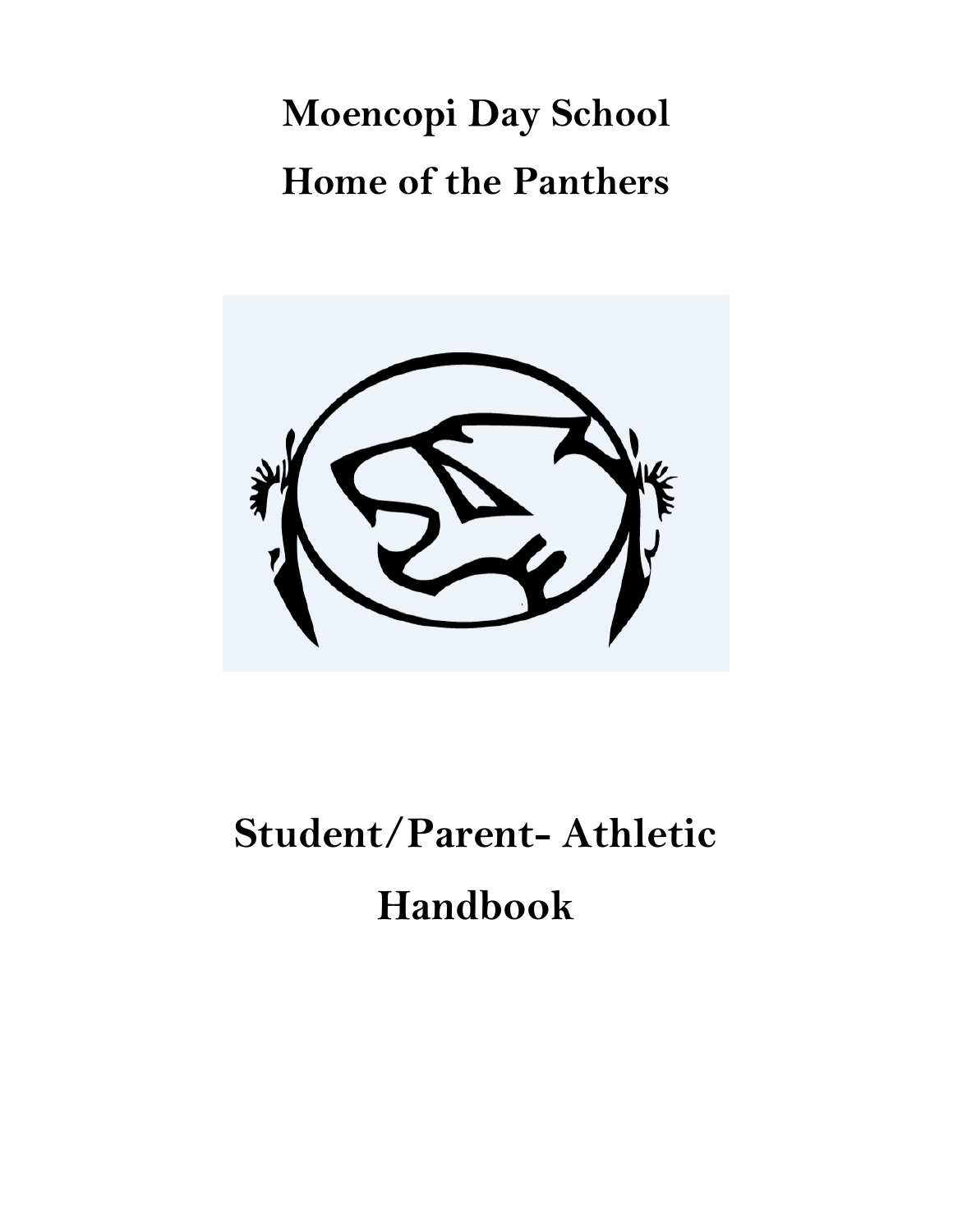## **MDS Athletic Organizational Flow Chart**

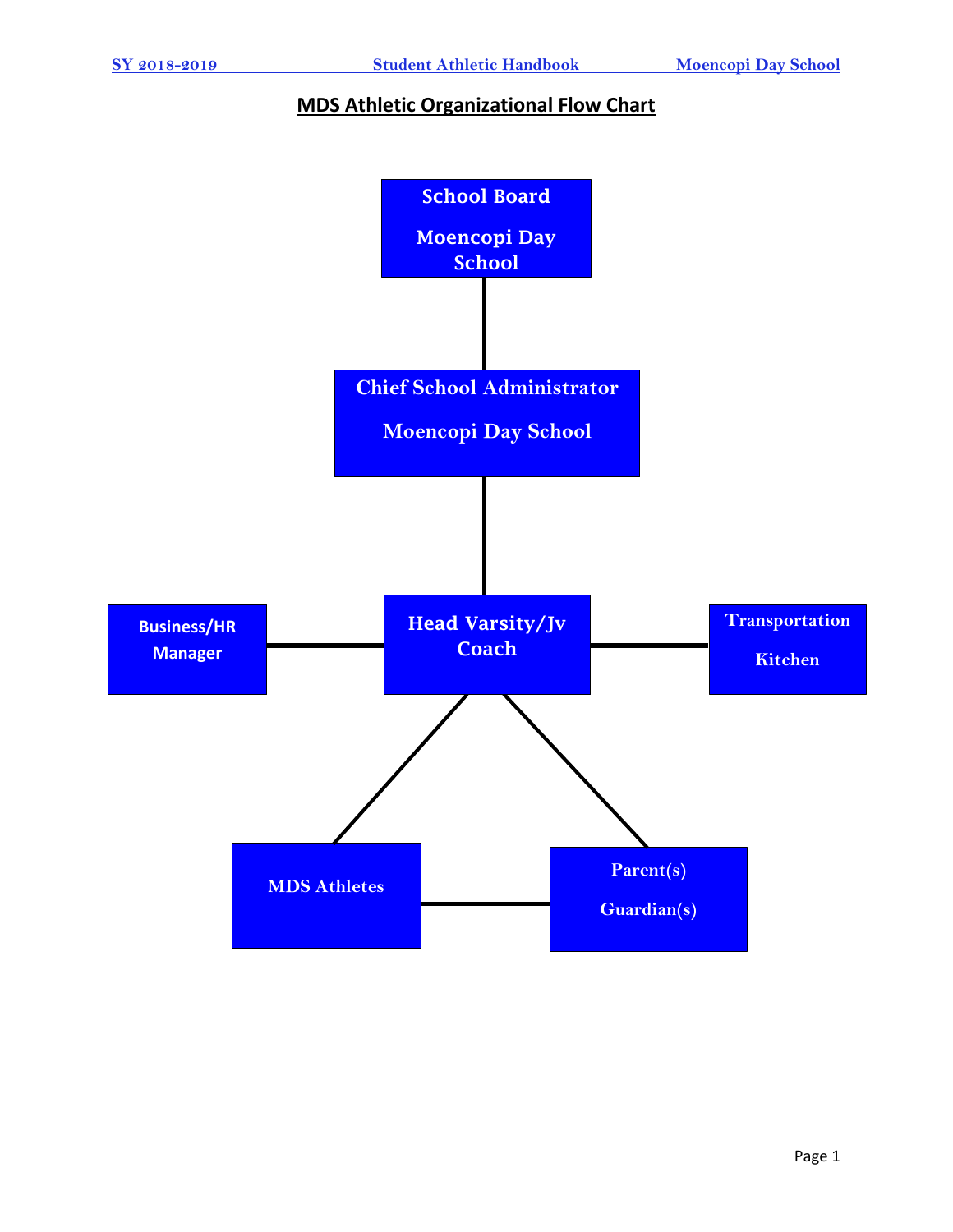Academic Eligibility: NO PASS=NO PLAY

Note to teachers: We must work together to encourage and enable **ALL** students to participate in extracurricular activities. In determining whether a student is eligible to participate, we must be reasonable, fair, and consistent. Ineligibility should be reserved for serious academics deficiencies and or misbehavior.

- 1. Coaches will distribute grade check every Monday. A second "Grade Check" will be conducted the following week and will be only for students deemed ineligible after initial grade check. Grade check forms will be available at the Athletic office.
- 2. Grade Checks must be signed by the teacher; Athletes must return grade checks with all required signatures (including parent/guardian signature) to their coaches on Friday before practice or an athletic trip.
- 3. The "NO PASS, NO PLAY" rule is in effect for all sports. To be eligible to participate in sports, student/athletes shall be required to earn a passing grade in each course in which athlete/student is enrolled and maintaining satisfactory progress throughout the school year. All student athletes must maintain a passing grade of "C" or more.
- 4. The grading eligibility is conducted every week to assure compliance with the eligibility policy. Passing grades shall be determined on a cumulative basis, from the beginning of instruction to the recording of a final grade for the course.
- 5. **Ineligibility:** is determined when student/athlete have failed to meet the requirements specified for eligibility or student fails to submit grade checks on time. Student must maintain a "C" in all classes. The student shall be declared ineligible to participate in extracurricular activities and shall remain ineligible until the requirements of eligibility are met.
- 6. Ineligible students will not be permitted to participate until the athlete receives a passing grade in the class(es) he/she is failing. Once a student athlete is at a passing status (C or better), they become eligible. Ineligible students may not participate in athletic competition, but may practice.
- 7. Educational support services will be provided to students declared ineligible. Student will not be able to regain eligibility until the next grade check and will not be able to participate in competition until they regain eligibility.
- 8. If an athlete is declared ineligible for three grade checks, he/she will be removed from the team.
- 9. A student will not be ineligible due to behavior unless the behavior is referred to the school Chief school Administrator.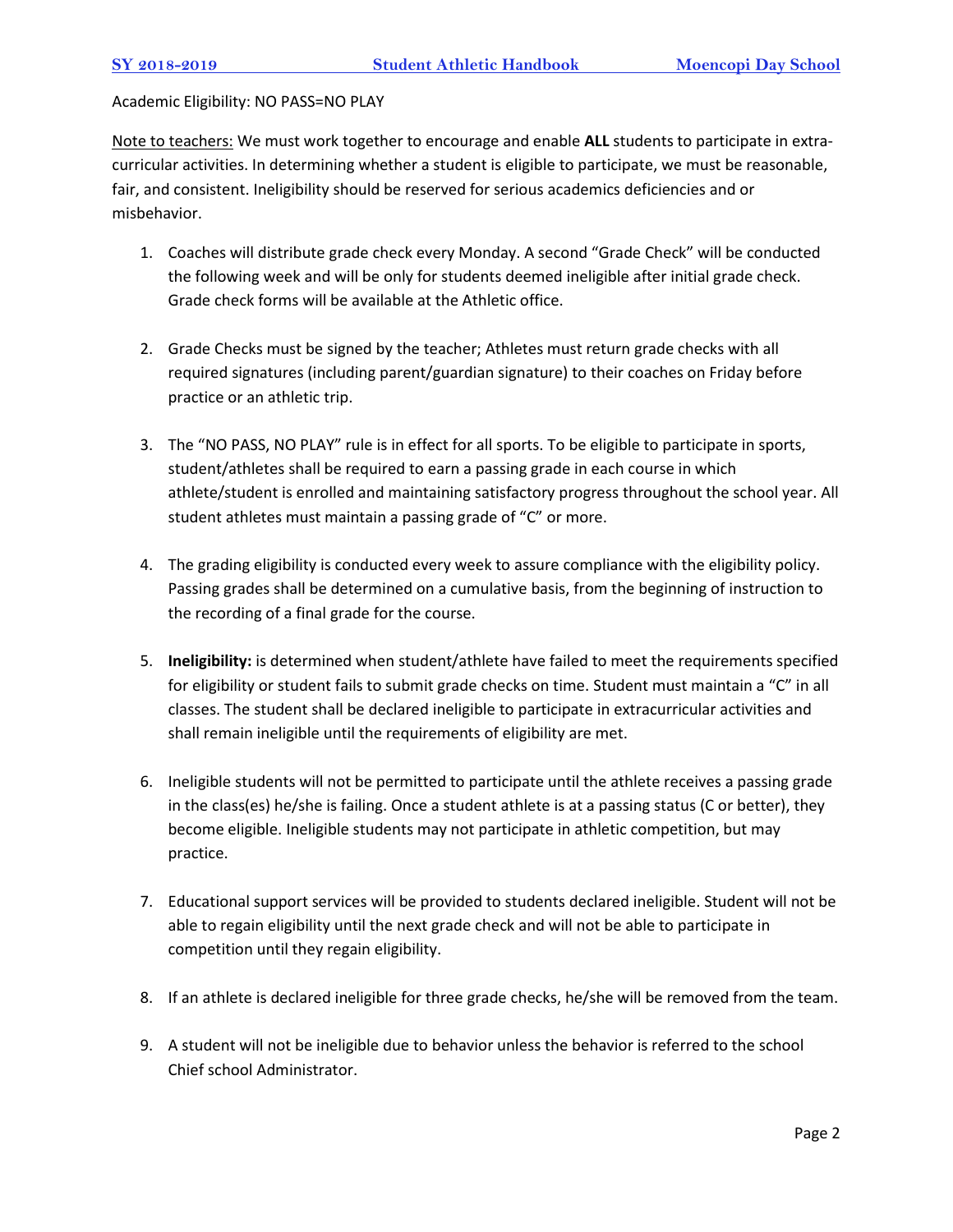- 10. Manipulation/Forgery/Tampering: A complete investigation will be done by the Athletic Director when there is manipulation; forgery: and tampering; on grade check forms. The athlete will be removed from the team if guilty.
- 11. Grade check procedures will be as follows: Athletes will receive initial grade check forms on Monday by the Athletic Director. Athlete also may pick up the grade check form from athletic office first thing Monday morning. The athlete will then submit grade check for to teachers to complete. To ensure a timely processing time in returning the grade check on time to the Athletic Director, teachers will have the grade checks signed and returned to the athlete no later what is specified on the Grade check form. The athlete will get required parent/guardian signature and have grade check turned in on Friday. If the student fails to return the completed grade check on time, they will be deemed ineligible.

| <b>SPORTS</b>                                                     | GRADES                                                         |
|-------------------------------------------------------------------|----------------------------------------------------------------|
| <b>Non-Contact Sports</b><br>• Cross Country<br>• Track and Field | $1st$ grade through 6 <sup>th</sup> grade<br>4th/5th/6th grade |
| <b>Contact Sports</b>                                             |                                                                |
| <b>Basketball</b>                                                 | $3rd/4th/5th/6th$ grade                                        |
| Co-ed Softball                                                    | 4th/5th/6th grade                                              |

### **Sport offered by Grades and Season**

| <b>Fall Season</b><br><b>August to October</b> | <b>Winter Season</b><br><b>November to March</b> | <b>Spring Season</b><br><b>March to May</b> |
|------------------------------------------------|--------------------------------------------------|---------------------------------------------|
| <b>Cross Country</b>                           | Boys Basketball                                  | <b>Track and Field</b>                      |
|                                                | <b>Girls Basketball</b>                          | Co-ed Softball                              |

All sports are open to boys and girls in grade levels indicated above. The number of athletes is unlimited. There are no tryouts, but if there are more that needed on a team at that time the Athletic Director will make a decision in splitting the teams in half to for a Team A and Team B.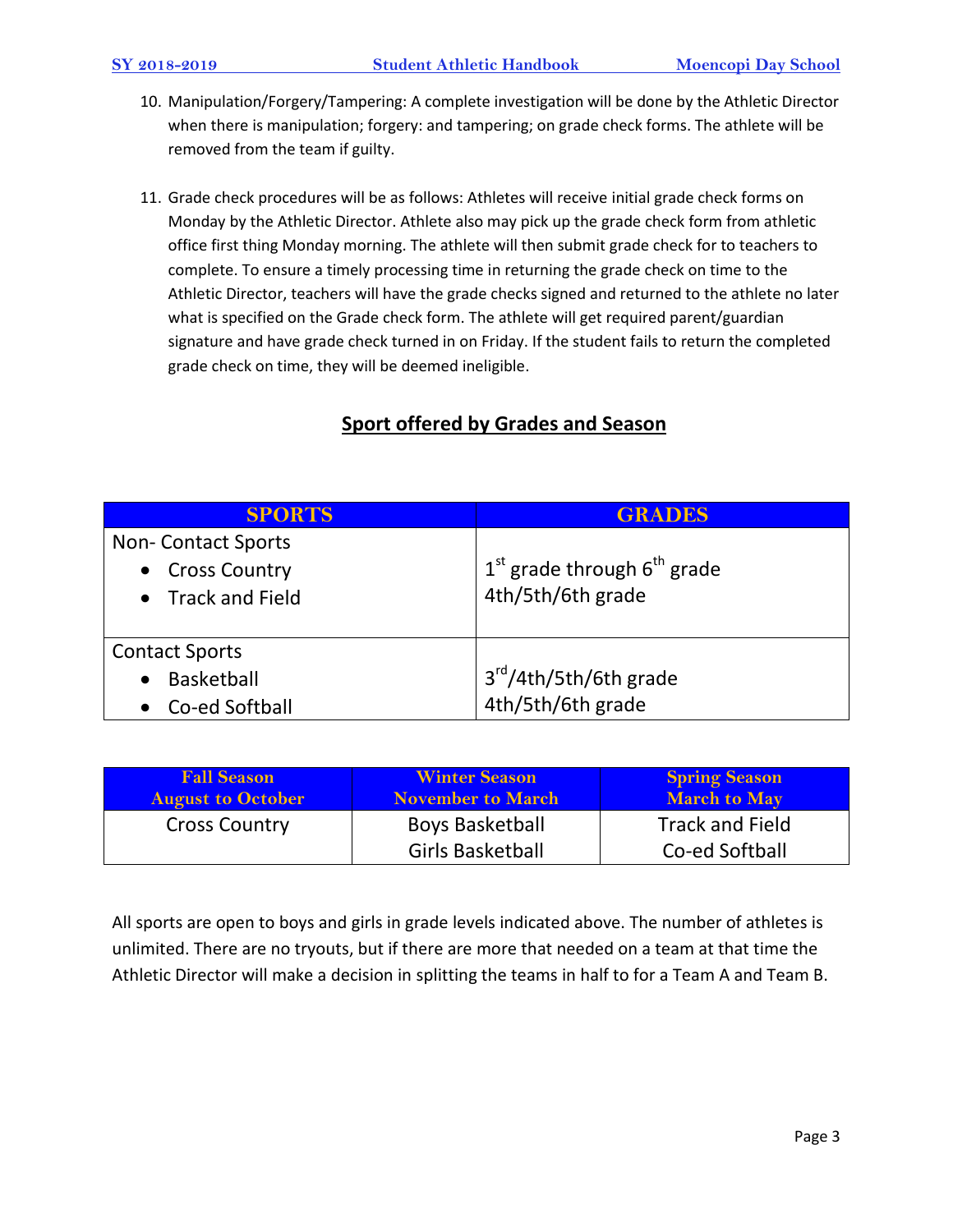#### **MDS Competition Rules**

- **1.** Student-Athlete must have three practices before participating in any games/meets.
- **2.** Student- Athlete may participate in only one sport, per season.
- **3.** Student-Athlete must be at school/practices before, the day of and after a game/meet unless excused by the Head Coach.

#### **New Student/Transfer Athlete**

- 1. After enrolling and attending classes, students changing enrollment to/from one school to another school shall be considered a transferring student. Student shall be eligible to participate in school sport upon proof of required documents.
- 2. Students, who transfer to MDS after the first week of practice has started, may still be eligible to join a sport. No student will be eligible to join a sport after the second game has been played.
- 3. Student Athlete must practice three days before a competition game.
- 4. Eligibility will also be based on student athlete's transcript graded from previous school reporting period.

#### **Attendance**

- 1. Student will have the first week of the season to decide which sport or activity in which to participate.
- 2. Missing Classes/Practice/Game: You are required to attend all. If you are not in attendance, it is the student athlete's responsibility to bring a note as to the reason you were unable to attend. Prior communication with the Head Coach is encouraged. The following are excused absent/tardy:
	- Family Emergencies
	- Academic events: tutoring/afterschool homework help program
	- Doctor's Appointment/Illness/Hospital
	- Religious Ceremony
- 3. Failure to attend classes, practices and games may result in non-participation with upcoming events.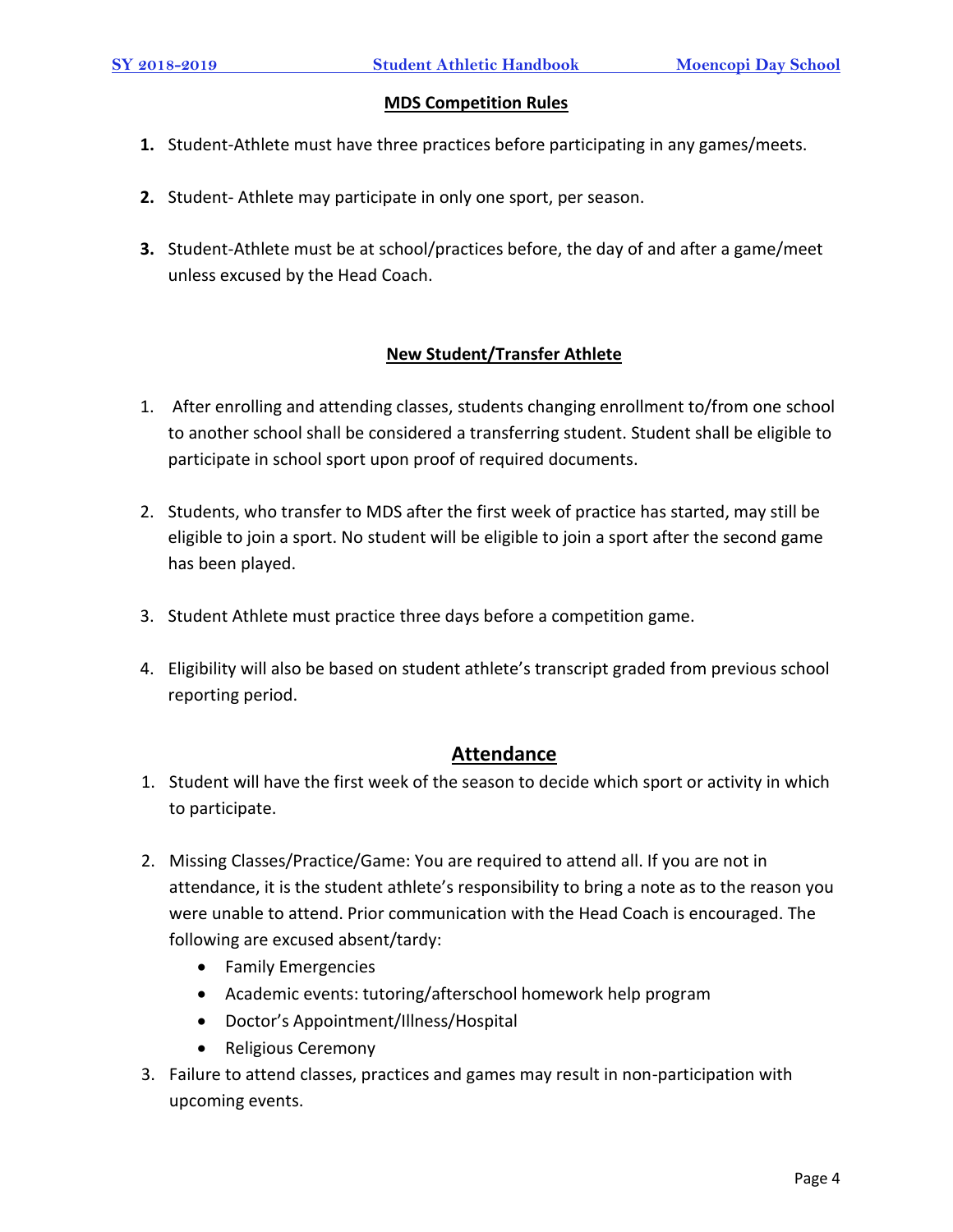- 4. 3 unexcused absences results in removal from the team.
- 5. Quitting a Sport/Leaving the Team: Student Athlete must notify the coach in writing when quitting a sport. If student has participated in an athletic event, student athlete must return all equipment immediately to the Head Coach.
- 6. Quitting a sport/Leaving the Team: Student Athlete must notify the coach in writing when quitting a sport.
- 7. Athletes are required to be at school ½ a day to be considered to attended competition. Any exception needs to be cleared with the Athletic Director. However, if an athlete attends school for the required time, but leaves because of illness or any other related reason, athlete will not be able to attend practice or competitions on that day.

### **ATHLETE CONDUCT**

The conduct of an athlete is closely observed in all areas of being a Moencopi Day School student and athlete. It is important that behavior be above reproach in all of the following areas:

#### In the classroom

In the academic setting, a good athlete becomes a good student. As an athlete, one must plan his/her schedule so as to give sufficient time and energy to academic studies. In addition to maintaining good sportsmanship, an athlete should be respectful, safe and responsible in the all classroom settings. Athletes must give attention to classroom activities and show respect for other students and faculty at all times. A conscientious athlete should have a good attendance record.

#### On the Campus

The way athletes act and look on campus is of great importance. Athletes should be leaders in every aspect of their academic endeavors at Moencopi Day School. Respect is not given, it is earned.

#### Use of Drugs and Alcohol

The use of tobacco, alcohol, possessing drugs, paraphernalia of distribution of illegal drugs/narcotics will result in immediate removal from the team for remainder of the school year. Athletes will not be able to join any other sports for the remainder of the school year.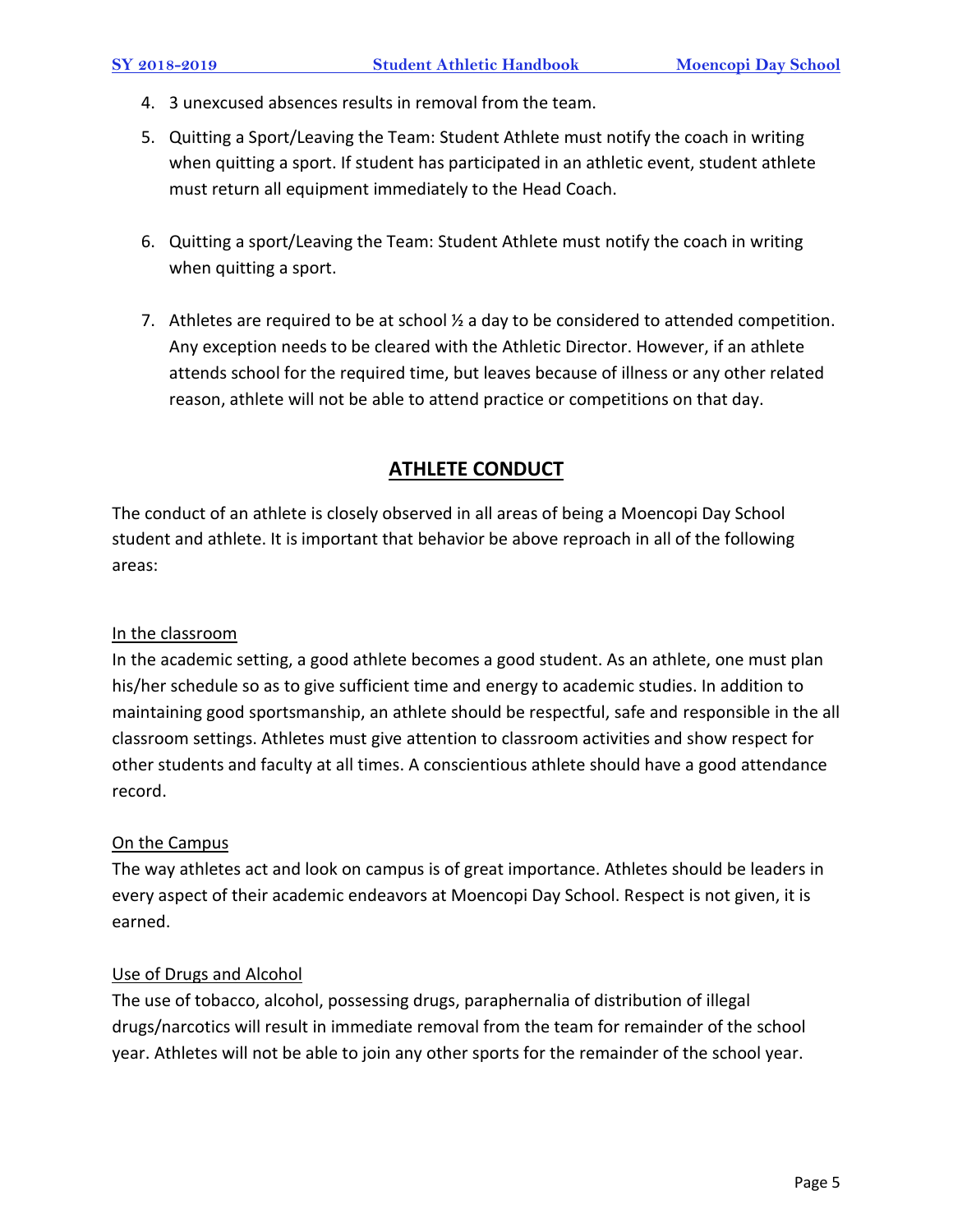#### Student Handbook Violations

If an athlete is dropped from a team due to violation from the Student Handbook, the student may not join another activity for the remainder of the school year.

An athlete placed on suspension for any reason cannot participate in any activity for the duration of that suspension.

#### Sportsmanship

Good sportsmanship is strived for all Moencopi Day School events. Good sportsmanship is a responsibility expected of players, coaches, advisors, faculty, cheerleaders, students, adult, spectators, officials, and media. Promotion of good sportsmanship at Moencopi Day School events shall include a demonstration of respect for all participants and officials. All participants, spectators shall maintain self-control throughout the event. Good sportsmanship is the corner stone of a quality activity program.

#### Athlete Conduct

As an athlete, you are asked to read and agree to the following guidelines for practice, games (home or away) and field trips:

- 1. I will be a leader and handle all of my academic responsibilities.
- 2. I will give my best efforts at all times.
- 3. I will always put the interest of the team first before my individual interest.
- 4. I will treat the locker room as if it were my home away from home-neat and always clean.
- 5. I realize the consequences of quitting.
- 6. I will always be on time and prepared for practices and games.
- 7. As a member of the team, I will be courteous, respectful, safe and practice good sportsmanship to teammates, opponents, teachers/coaches, and officials.
- 8. I understand that it is a privilege to represent my school and proper behavior is required in class, at practice, at athletic contests and on fieldtrips.
- 9. I understand that good sportsmanship is a must. Criticizing, blaming or disrupting with my teammates, coaches, opponents, or referees will not be tolerated.
- 10. I will be respectful of other schools' staff members and facilities; this is proper behavior as a representative of my school.
- 11. I understand that commitment to practice and games is required. Athletes should communicate any scheduling conflicts with the coaches.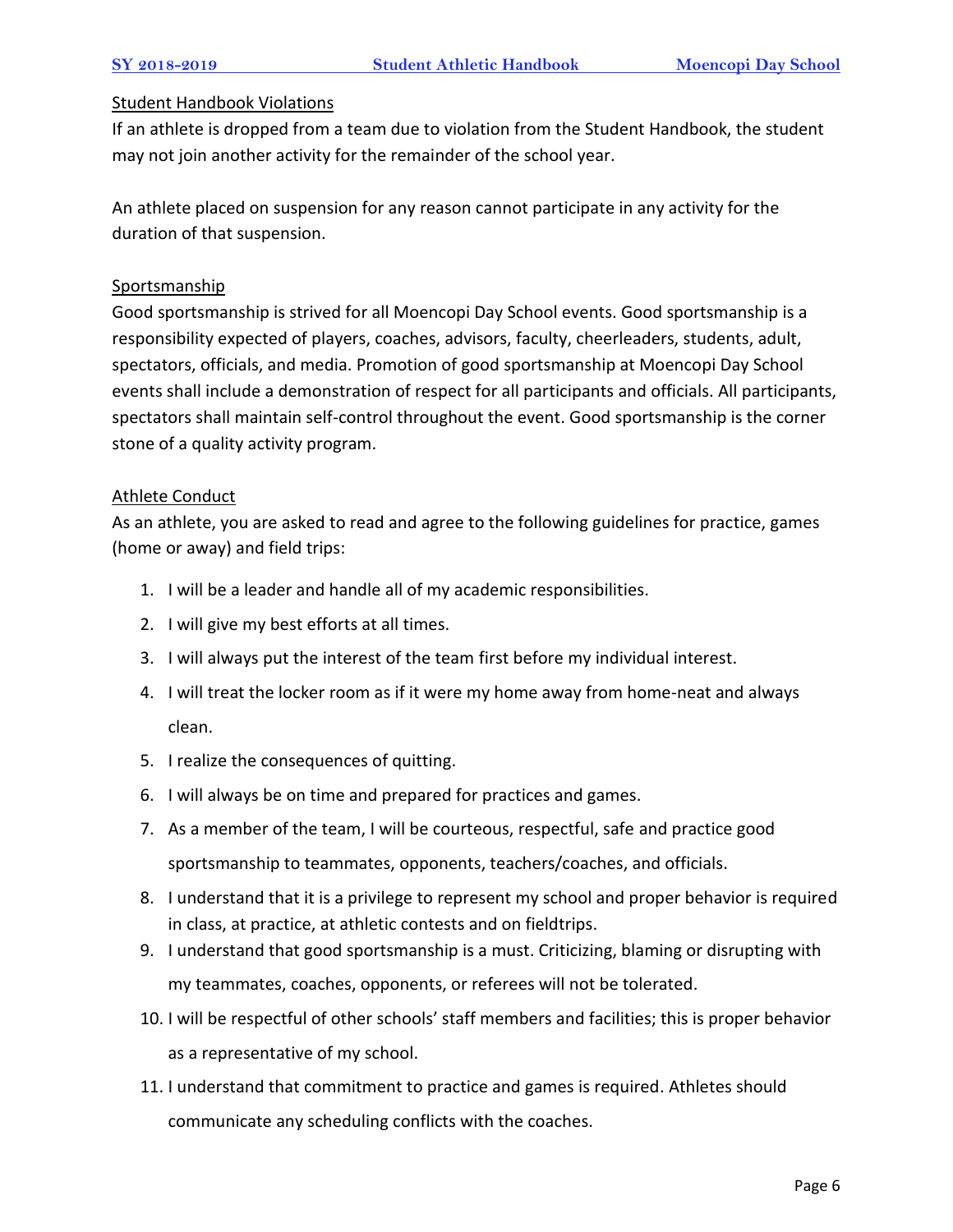- 12. I understand that all team members are required to support their team(s) for the entire contest(s).
- 13. Accept the decisions of the coach, athletic director and contest officials.
- 14. Display modesty in victory and graciousness in defeat.
- 15. Follow the rules of the game.
- 16. Wins without boasting, loses without excuses and never quits.
- 17. Never forget that I represent Moencopi Day School.
- 18. I will not lie, cheat or steal. This violation may result in dismissal from the team.
- 19. I will use appropriate language at all times. Avoid use of offensive gesture(s).
- 20. Show respect, listen and obey at all times to coaches and game officials.
- 21. Show respect for public property and equipment. I will not vandalize or damage property. Cost to repair equipment and property caused as a result of stupidity and negligence will be sole responsibility of athlete's parent/guardian.
- 22. I will not haze or bully any student or athlete at Moencopi Day School.
	- a. "Hazing means committing an act against a student or coercing a student into committing an act that creates substantial risk or harm to a person, in order for the student to be initiated into or affiliated with a student organization or for any other purpose. Bullying can be any pattern of behavior that is intended to harass, tease, intimidate, ridicule, humiliate or install fear in another child or group of children; verbal abuse, threat of or actual physical harm.
- 23. Horseplay and reckless behavior will not be allowed.
- 24. I will be alcohol, drug, and tobacco free. These violations will result in immediate dismissal from the team.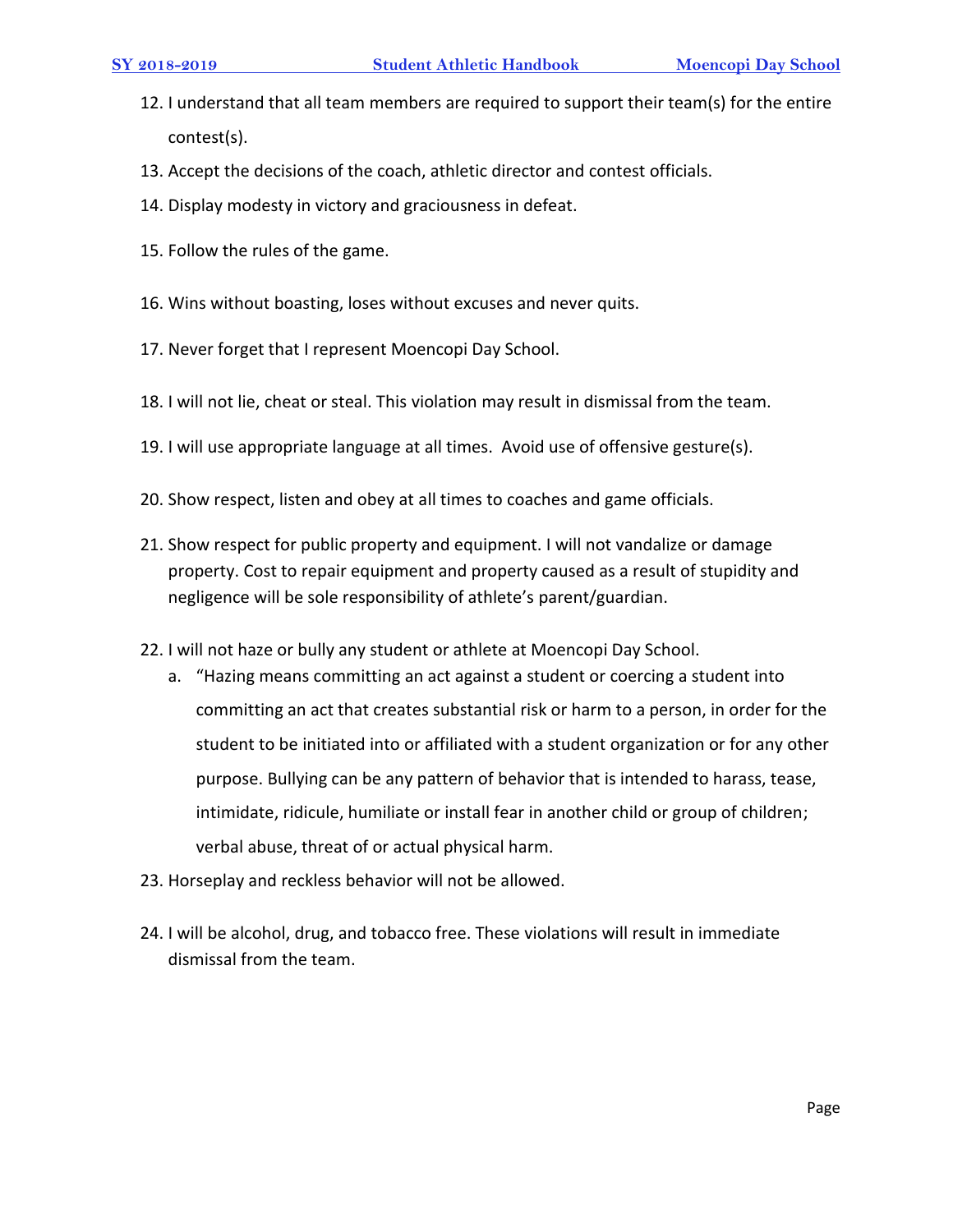\*Violation of statement 1-24 during practice will be handled in the following manner:

**First Violation**=Written warning and conference with coach, Athletic Director, Parent/Guardian will be notified of warning given.

**Second Violation**=Conference with athlete/parent/guardian/coach/Athletic Director; One game suspension.

**Third Violation**= Dismissal from team.

It is the goal of our school and MDS Athletics to have an excellent community, school and athletic program of which we can be proud of. Consequently, violation of the school rules is not acceptable. Athletes are students first, and academics is a high importance which will take priority over any Athletic sport. The following actions will be taken when the athlete receives any of the following classroom/school violation.

- Two detentions or Behavior Referrals in school (per season)
	- 1. Warning and conference with coach and Athletic Director.
- Three or more detentions/referrals in school (per season)
	- 1. No game for that week
	- 2. Conference with athlete/parent/coach.
	- 3. Review with athlete/parent/principal/coach for possible removal from the team.
- In-school/out school suspension (per season)
	- 1. Removal from the team.

#### **Grooming and Dress Policy**

As a member of Moencopi Day School athletic team, you are expected to be well groomed. Appearance, expression, and actions always influence people's opinions of athletes, the team, and the school. Good grooming and dress rules will enhance good sportsmanship; reinforce good health habits, good performance, respect for rules and authority; leadership, team pride and discipline. The following rules will be adhered to by team members:

- 1. While on campus, the school dress code will be adhered to at all times.
- 2. No Jewelry will be worn while participating in athletics.
- 3. All uniforms will be worn as prescribed by the coach.
- 4. When traveling, team will wear either uniform top or casual dress attire to represent MDS in respectable manner.
- 5. No athlete is to wear any clothing that advertise or promotes alcohol, illegal substances, sex, profanity, or is objectionable to the coach or administration.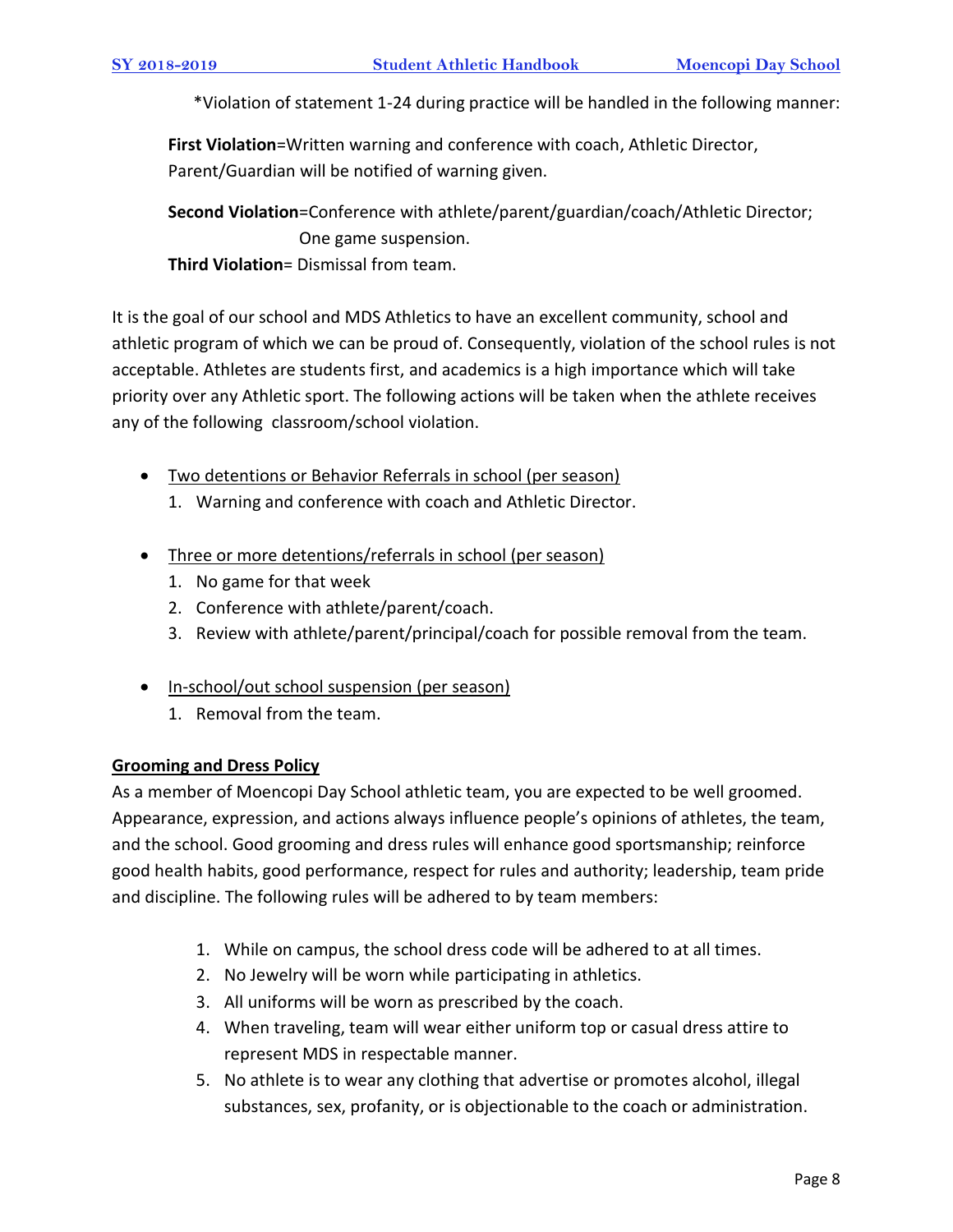Any athlete in violation of dress policy will have parents notified and asked to bring suitable clothing.

#### **Ejection Policy**

This policy applies to all persons involved in an athletic contest, including student-athletes, coaches, and parents/guardians. The following are examples of behavior or conduct that will result in an ejection from a contest.

- Fighting-which includes, but is not limited to combative acts such as:
	- 1. An attempt to stike an opponent with a fist, hand, arms, legs or feet.
	- 2. An attempt to punch or kick an opponent, regardless of whether or not contact is made.
	- 3. An attempt to instigate a fight by committing an unsportsmanlike act toward an opponent that causes an opponent to retaliate.
	- 4. Leaving the bench are to participate in a fight (contact or no contact)
- Biting observed by an official.
- Taunting or spitting toward an opponent.
- Profanity-directed toward an official or opponent.
- Obscene gesture- includes gesturing in such a manner as to intimidate.
- Disrespectfully addressing an official-(physical contact with an official is subject to automatic removal from the game or removal from the team.

Penalty- for any of the infractions under Ejection Policy.

- First offense- Reprimand and suspended for next game. Will not be allowed to practice with the team until suspension if over. A conference with the Athlete/Coach/Athletic Director/Principal.
- Second Offence- Athlete will be removed from the team.

#### **Equipment**

- Athletic equipment is the property if Moencopi Day School and is to be used solely for the purpose of competing in an athletic program.
- All uniforms will be handed out the day of the event and returned after the event is over. Athletes will sign in/out for uniforms they are given.
- All uniforms not return is the responsibility of the athlete/parents/ or Guardians. Must see the Athletic Director for the fee of uniforms.
- Athlete will not be allowed to participate in another sport activity until debut is paid in full.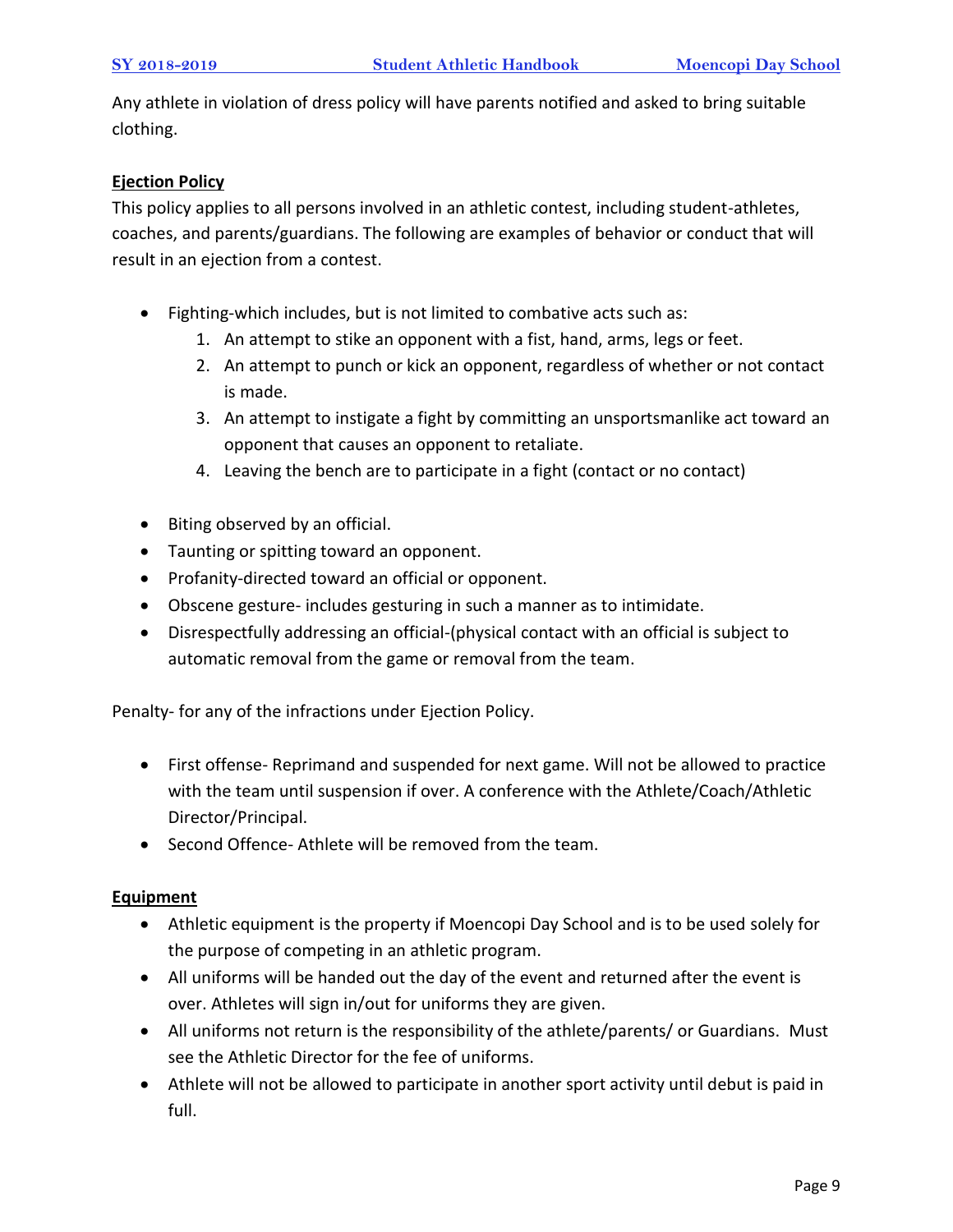#### **Open/Closed Practice**

Coaches will have the right to conduct closed practices. Head coaches will inform his/her decision to conduct closed practice during the first parent meeting. Closed practice provides:

1. Safety for you kids.

2. 1.5 hours is not much time. Coaches would like uninterrupted practice session. \*Coaches will inform parent/guardian if in need of volunteers. ( 3 consecutive practices will require a background clearance check)

#### **Injuries/Illness**

All injuries, which occur while participating in athletics, should be reported to the coach. If the injury requires medical attention by a doctor or treatment center, it will be necessary to have a Student injury form completed. Once athletes are treated by a physician, the athlete MUST OBTAIN THE DOCOTOR'S PERMISSION TO RETURN TO THE ACTIVITY WITH AN UPDATE PHYSICAL EXAMINATION FORM.

Athletes who are physically unable to practice due to injury are to present to the Coach a statement from a Physician.

#### **Cancel Practice/Game**

If inclement weather should occur after students are already in school, students will be informed of practice or cancellation before lunch time or end of day. Most of the time practice will still be held in event of a cancelled contest. If practice is cancelled, students/athletes will be sent home on the afternoon bus run.

Parent will be notified via ONE CALL. In the event of a cancelled game, we will make it our efforts to reschedule the game to a later date, which will give enough time for planning.

#### **Transportation-**Activity bus/Travel

All Athletes must travel to a contest and events in school provided transportation supervised by their Coach/Assistant Coach or designated chaperone. There will be no exceptions of this rule.

On away trips parents traveling to a contest must checkout their child from the site event.

For the safety and supervision, all athletes must remain with the coach during the duration of the trip. Athletes who are supervised by their parents are no longer the responsibility of the coaches.

The conduct of the players must be respectful and appropriate on the bus, the athletes are to respect to rules of the bus driver and behave accordingly to and from the game. If the athletes misbehave and the disrespectful to the driver school consequences will occur.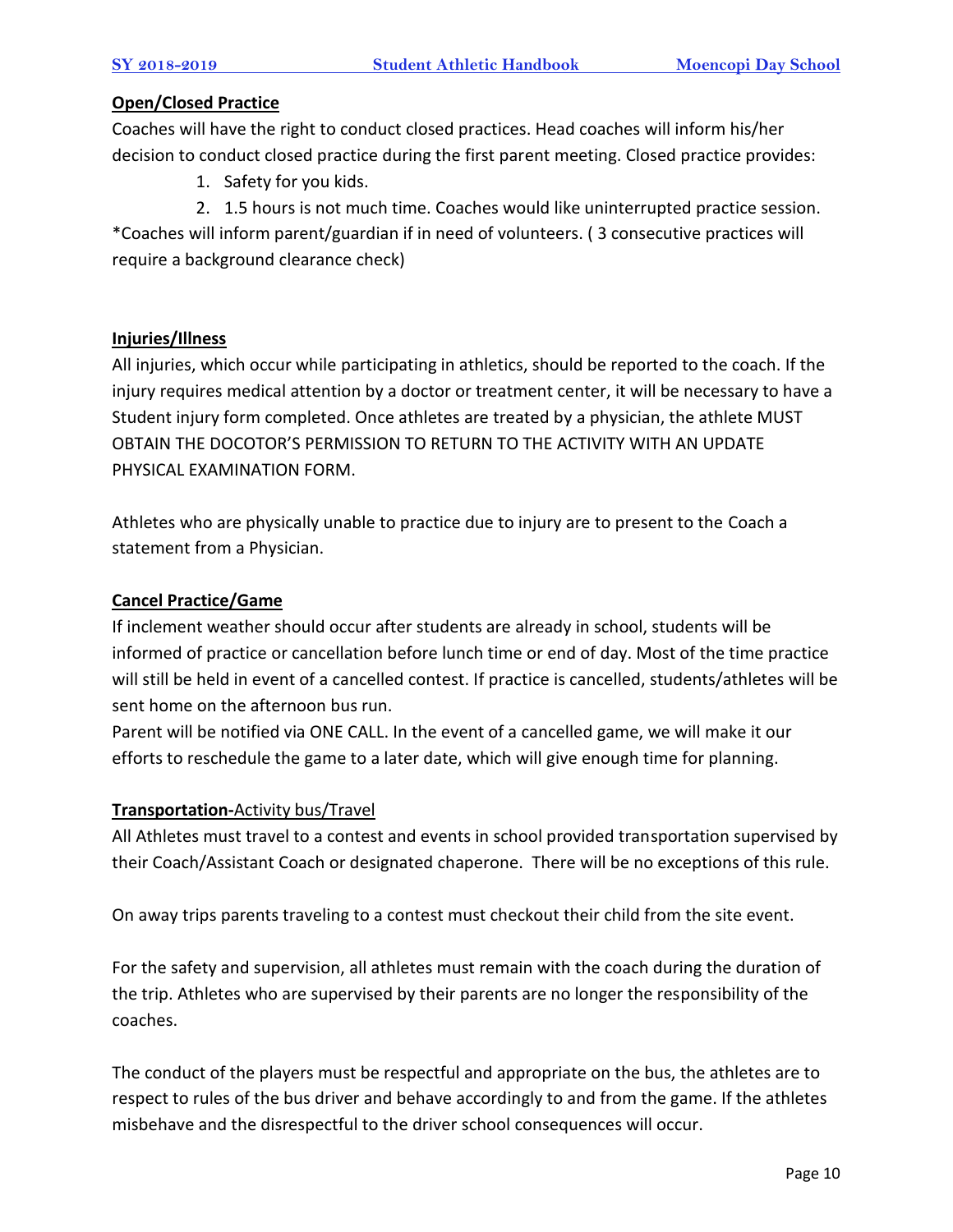Students are expected to have a ride or leave the premises within 15 minutes of the end of practice or upon return and away game. Coaches or MDS staff cannot take athletes home from school or after returned game. The following are regulations MDS coaches will follow:

- 1. First offense: Athletic Director will be notified and warning letter will follow to the parents/guardian.
- 2. Second offense: Athletic Director, Principal will be notified, athlete will not be allowed to go on next away game.
- 3. Third offense: Local authorities will be notified, Athletic Director, Principal and Athlete will not be allowed on away contest.

#### **Social Media**

Student athletes are high profile representatives of Moencopi Day School, and their behavior is subject to examination by their peers, the campus, community and the media. Athlete may not negatively disrespect Moencopi Day School through social media. Moencopi Day School can take action and result in removal from the team.

#### **Annual Sports Awards**

A sports banquet for each of the following season: Fall, Winter and Spring sports will be planned for the athletes. The banquet is planned to recognize our student athletes for their accomplishments in sport. This event is organized by athletics department and a group of volunteers. Athletes who complete the season will be invited to the end of the season banquet.

#### **All-Around Athlete Award**

All-around athlete award is awarded to athletes who accomplished participating in all Fall, winter, spring sports. The following rules will apply to all around athlete.

- 1. Athlete must participate and complete season in Fall, Winter, Spring sports.
- 2. Athlete must be present at ALL scheduled/rescheduled competition event.
- 3. Athlete must be present at ALL practices.
- 4. Athlete must not be ineligible during the duration of their time in any sports program.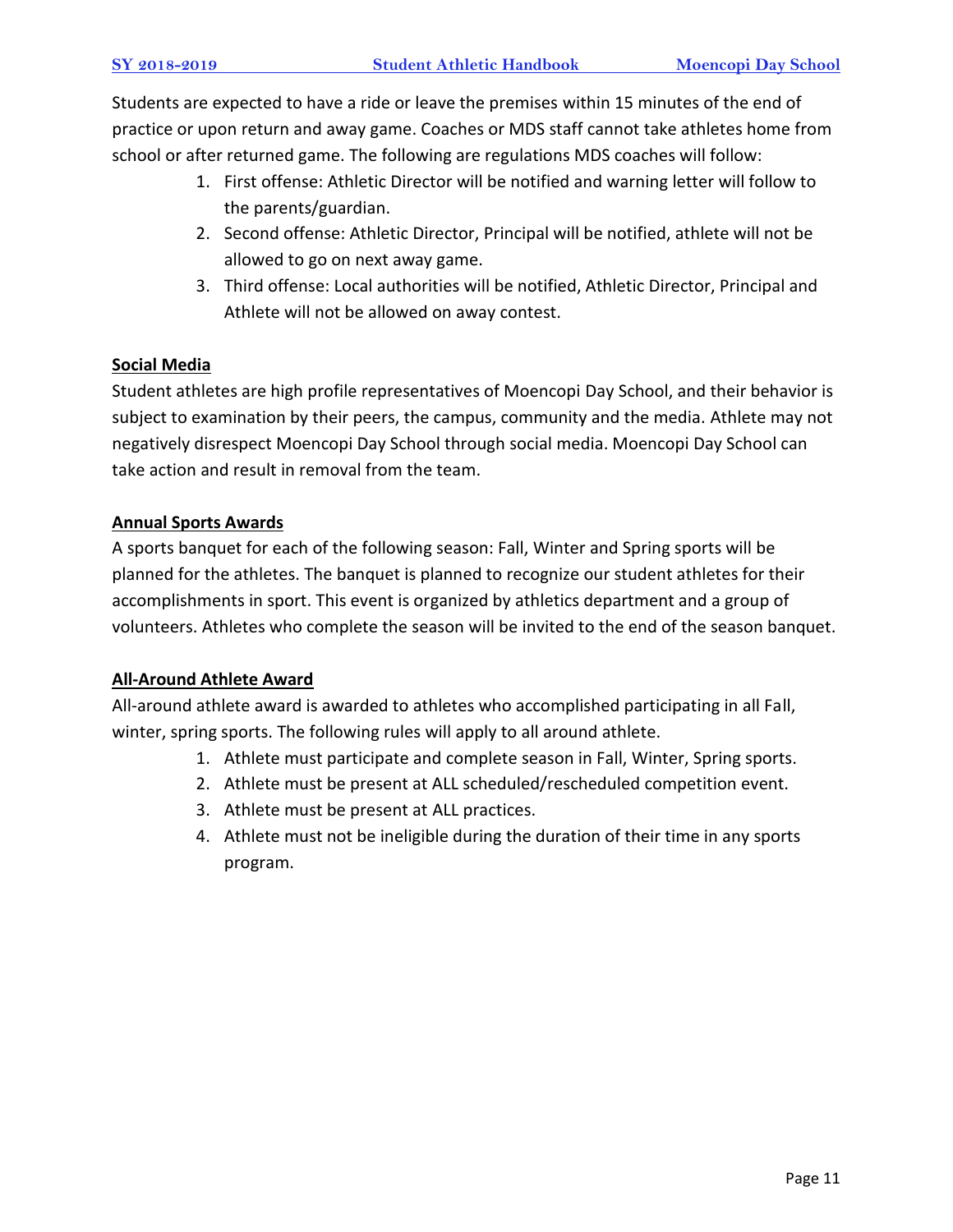# **Moencopi Day School**

| <b>Office Use Only</b> |  |
|------------------------|--|
|                        |  |

Date Rec'vd:

STUDENT- VARSITY ATHLETE ELIGIBILITY CHECK FORM

| Student-Athlete Name: |  |
|-----------------------|--|
|                       |  |

\_\_\_\_\_\_\_\_\_\_\_\_\_\_\_\_\_\_\_\_\_\_\_

#### Teachers,

This is an attempt to verify the eligibility status of the student- athlete listed above. Student Athletes must maintain "Good Academic" standing in all academic areas to participate. An athlete that is ineligible three times will be dropped from the team. Parents will be notified when the athlete is ineligible and the athlete will be sent to afterschool tutoring/ homework help if available. Students can become ineligible due to Academic Status or Incident (must provide documentation). Class behavior *alone* will not be counted against an athlete, however, if classroom behavior is a factor of the academic status, please make note in the comment box.

Thank you!

| Subject                | Minimally<br>Proficient | <b>Partially</b><br><b>Proficient</b> | Proficient | Comments | Recommendation | Teacher<br>Initials |
|------------------------|-------------------------|---------------------------------------|------------|----------|----------------|---------------------|
| * Math                 |                         |                                       |            |          |                |                     |
| *Reading               |                         |                                       |            |          |                |                     |
| $*ELA$                 |                         |                                       |            |          |                |                     |
| Culture                |                         |                                       |            |          |                |                     |
| Greenhouse             |                         |                                       |            |          |                |                     |
| Library                |                         |                                       |            |          |                |                     |
| P.E.                   |                         |                                       |            |          |                |                     |
| G/T<br>(if applicable) |                         |                                       |            |          |                |                     |

Parent Signature Date of the Date of the Date of the Date of the Date of the Date of the Date of the Date of the Date of the Date of the Date of the Date of the Date of the Date of the Date of the Date of the Date of the D . . . . . . . . . . . . . . . . . .

\_\_\_\_\_\_\_\_\_\_\_\_\_\_\_\_\_\_\_\_\_\_\_\_\_\_\_\_\_\_\_\_\_\_\_\_\_\_\_\_\_\_\_\_\_\_\_\_\_\_\_\_\_\_\_\_ \_\_\_\_\_\_\_\_\_\_\_\_\_\_\_\_\_\_\_\_\_\_\_\_\_\_\_\_\_\_\_\_

Dear Parents/ Guardians,

After reviewing the results above, the student-athlete mentioned above is *ELIGIBLE/ INELIGIBLE* to participate in upcoming athletic events. Ineligible students may regain eligibility once adequate progress is made and confirmed by the class teacher.

\_\_\_\_\_\_\_\_\_\_\_\_\_\_\_\_\_\_\_\_\_\_\_\_\_\_\_\_\_\_\_\_\_\_\_\_\_\_\_\_\_\_\_\_\_\_\_\_\_\_\_\_\_\_\_\_ \_\_\_\_\_\_\_\_\_\_\_\_\_\_\_\_\_\_\_\_\_\_\_\_\_\_\_\_\_\_\_\_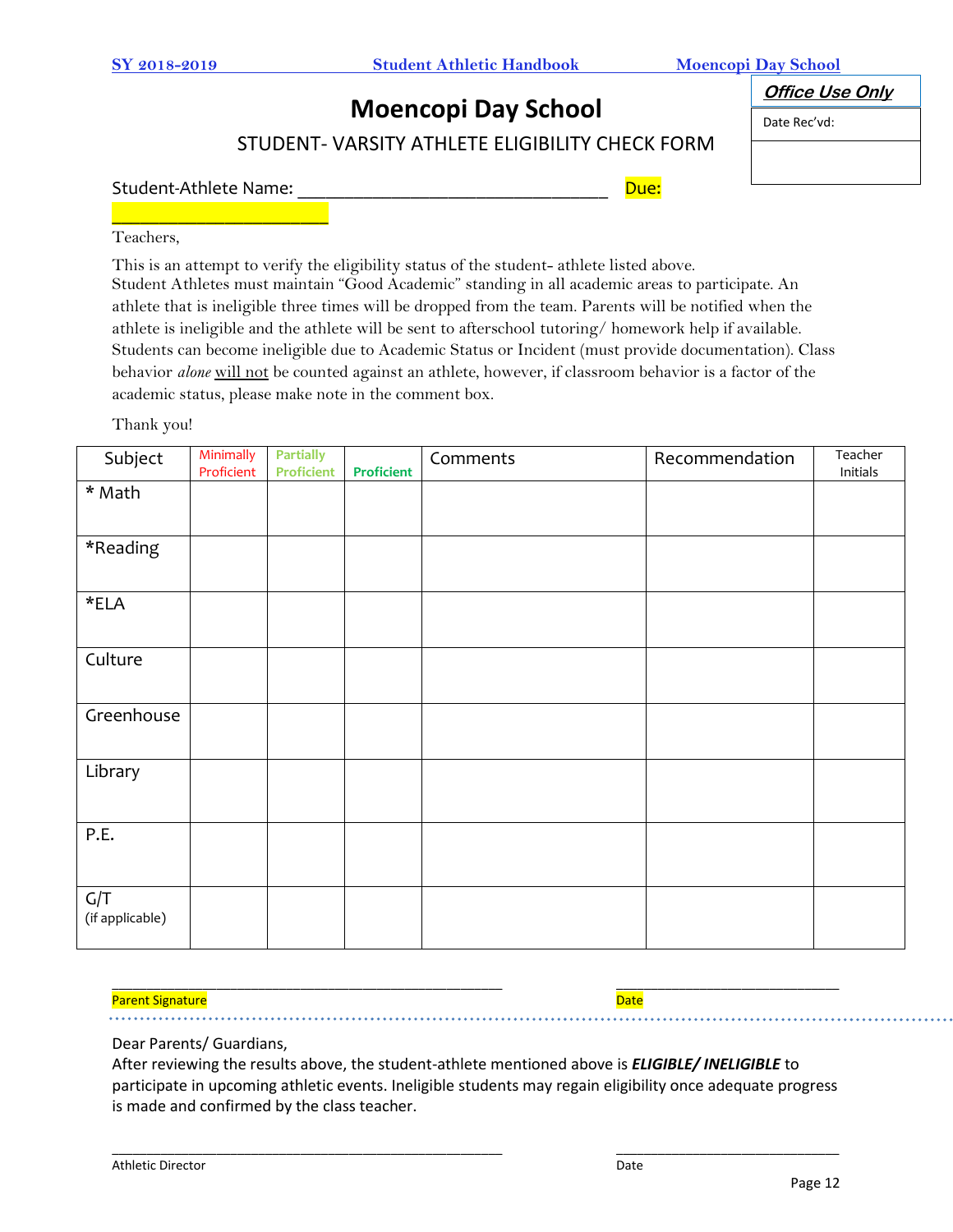## **Moencopi Day School**

JV ATHLETIC ELIGIBILITY FORM

Teacher's Name and Grade Level: \_\_\_\_\_\_\_\_\_\_\_\_\_\_\_\_\_\_\_\_\_\_\_\_\_\_\_\_\_ Due Date:

\_\_\_\_\_\_\_\_\_\_\_\_\_\_\_\_\_\_\_\_\_

Coaches,

The following students have been place on athletic ineligibility. Letters have gone home to the parents informing them of their students' academic status. Please see the recommendations column for the teacher's recommendations to aide in their reinstatement. Thank you!

Students can fail due to: **Academic Status or Incident; class behavior will not count against the athlete.**

| No. | Student Athlete | Pass | Fail | Subject | Recommendation |
|-----|-----------------|------|------|---------|----------------|
| 1.  |                 |      |      |         |                |
| 2.  |                 |      |      |         |                |
| 3.  |                 |      |      |         |                |
| 4.  |                 |      |      |         |                |
| 5.  |                 |      |      |         |                |
| 6.  |                 |      |      |         |                |
| 7.  |                 |      |      |         |                |
| 8.  |                 |      |      |         |                |
| 9.  |                 |      |      |         |                |
| 10. |                 |      |      |         |                |
| 11. |                 |      |      |         |                |
| 12. |                 |      |      |         |                |
| 13. |                 |      |      |         |                |

Teacher Signature: \_\_\_\_\_\_\_\_\_\_\_\_\_\_\_\_\_\_\_\_\_\_\_\_\_\_\_\_\_\_\_\_\_\_Date: \_\_\_\_\_\_\_\_\_\_\_\_\_\_\_\_\_\_\_

Student Athletes Must:

- 1. Maintain and keep a passing grade in all academic areas to participate.
- 2. An athlete that is ineligible three times will be removed from the team.
- 3. Parents will be notified when the athlete is ineligible and the athlete will be sent to afterschool tutoring/ homework help if available.

\*Individual letters will be sent home with students declared ineligible)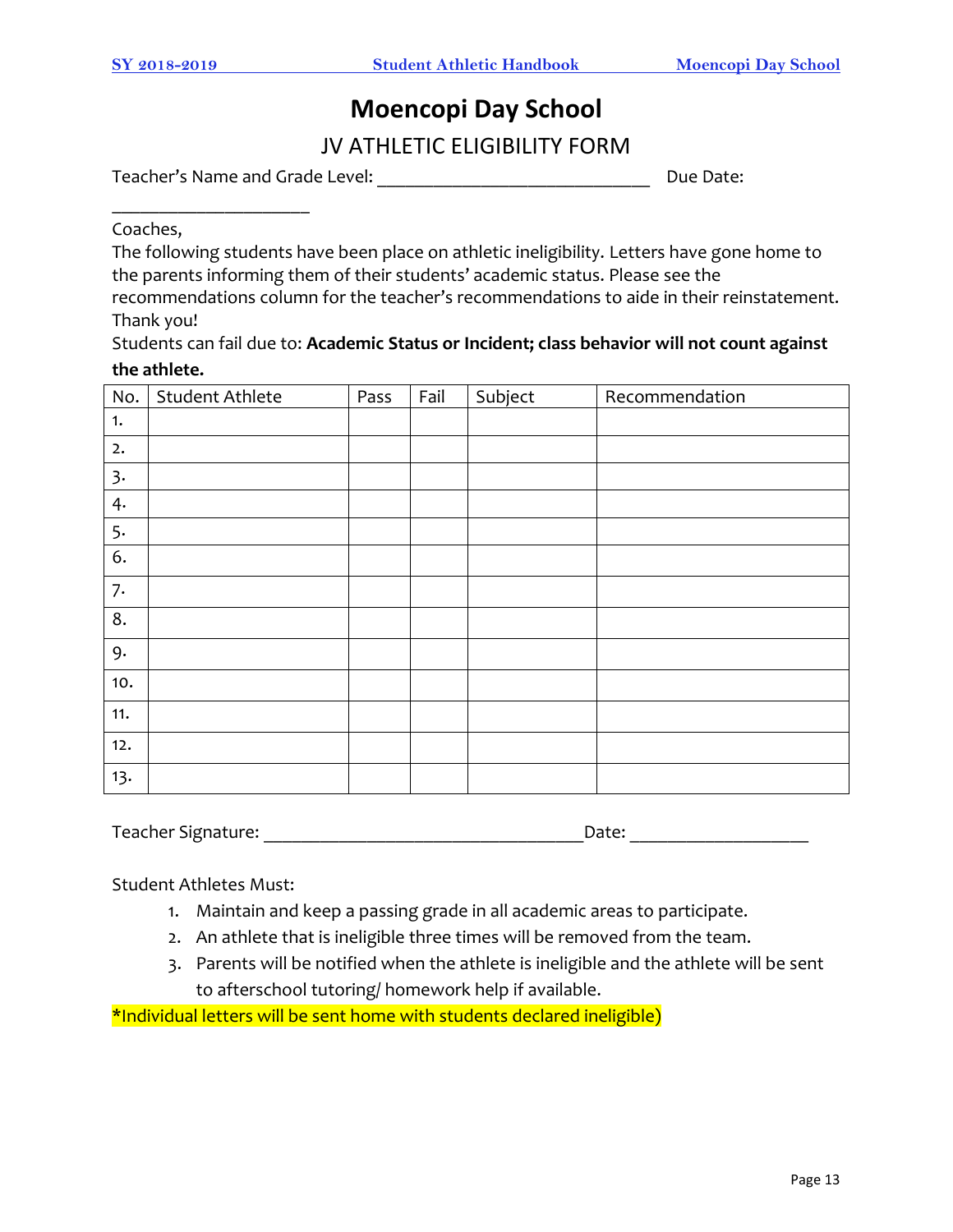## **PARENT(S)/GUARDIAN(S)/SPECTATORS CONDUCT**

#### Spectators (parents, other Adults, and student)

All spectators of any contest must set positive role modeling for MDS students. It is the responsibility of MDS Parent/Guardian(s) to control themselves in a respectable manner as well as maintain their extended family members or friends whom attend all sporting events.

As a student athlete parent/guardian I…..

- 1. Pledge to provide positive support, care and encouragement to my student/athlete and his/her team, coaches and school.
- 2. Pledge to provided positive support and encouragement to the visiting team, their coaches, and school.
- 3. Will maintain positive behavior and attitude at all athletic events.
- 4. Will respect the position and professionalism of the game officials.
- 5. Will refrain from the use of foul language.
- 6. Will refrain from yelling criticism at my student/athlete and his or her coach or team.
- 7. Will refrain from interfering with the coach.
- 8. Will be willing to let the coach be responsible for my son or daughter during practice, games. And team related activities.
- 9. Will refrain from making derogatory comments to players, other parents, game officials, or school administrators.
- 10. Will sign and submit, with accurate information, all required participation forms to the registrar.
- 11. Will refrain from interfering with practices or games.
- 12. Will respect and accept with dignity the final decision of officials.
- 13. I remember that the game is for the youth-NOT FOR ADULTS.
- 14. I will not force my child to participate in athletic sports sponsored by Moencopi Day School.
- 15. I will be aware of the participation policies.
- 16. I will be positive role model for my child and all participating athletes and encourage sportsmanship by showing respect and courtesy to all coaches, officials, spectators and other teams.
- 17. I will encourage my child to do their best. They are here to learn the fundamentals of athletic sports.
- 18. I will teach my child to obey the rules and to resolve conflicts without resorting to hostility or violence.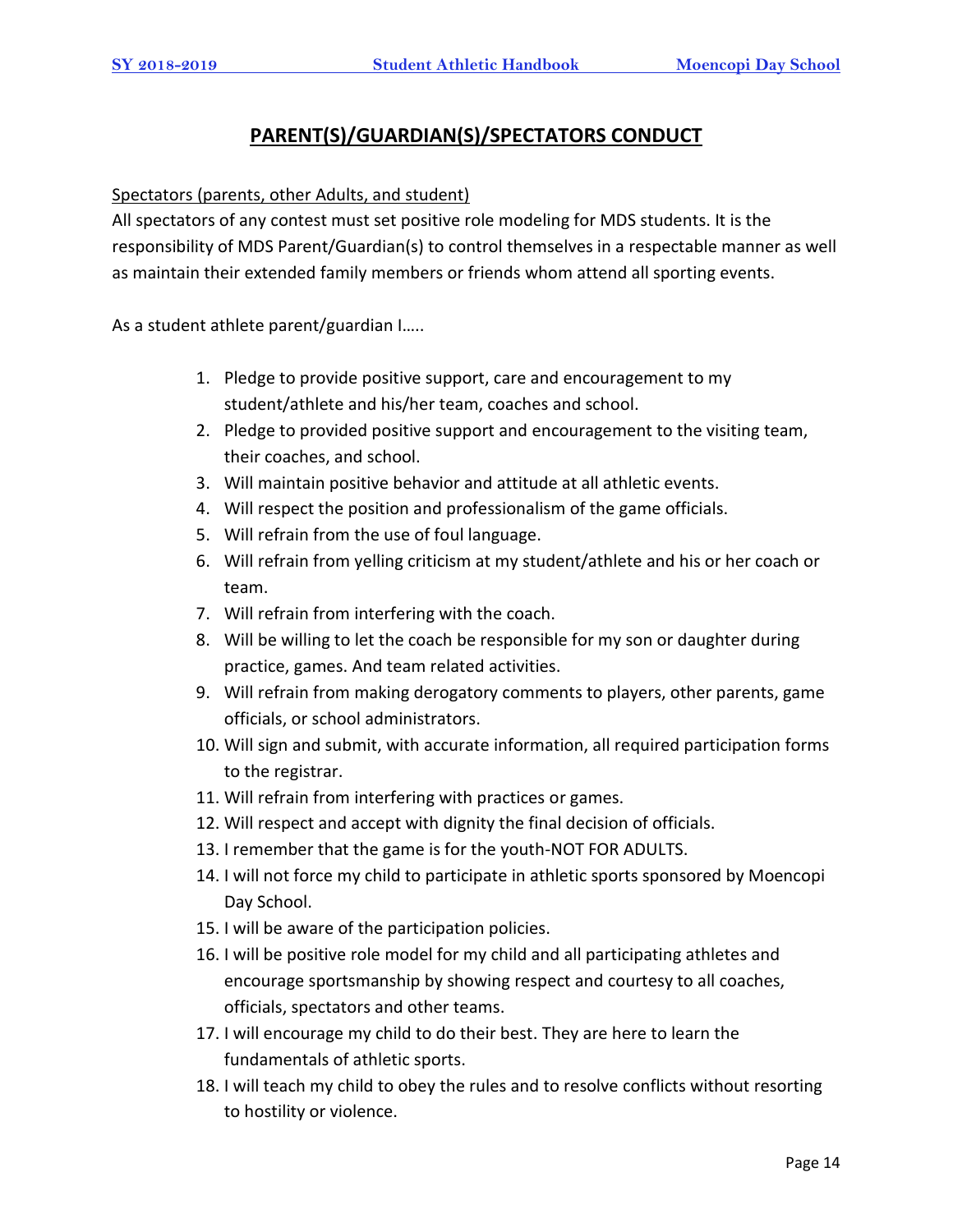- 19. I will not expect coaches to use their personal cell phones to make calls for my child.
- 20. I will praise my child and never ridicule or yell at my child or other participants for making a mistake or losing a game.
- 21. I will sign out my child with the Coach or Assistant Coach after the sport activity to ensure their safety. On away games, I will take my child home if I attend the game.
- 22. I will pick up my child on time after practice and /or after games. If I cannot pickup my child, I will have another member on the check-out sheet or a written note for someone else to pick my child up. If a parent/guardian is late (15minutes or more) 2 consecutive times, as a result, your child will not be permitted to attend remaining away games.
- 23. I will not coach players from the sideline during the games because if may cause confusion and cause conflicts between the players and the coach. *Please let the coaches' coach.*
- 24. I will not engage in any kind of unsportsmanlike conduct with any officials, coaches, athletes, or parents, such as booing, taunting, or using obscene language or gestures. I understand that I may be escorted off school grounds or participating event location as a result.
- 25. I will not confront any coaches, officials, or players during a game or after a game. Such behaviors may result in a disqualification of our team and be escorted off school or participating grounds.
- 26. Parent/Guardian/Fans are not permitted to pace (run with) their students during competitions.

Any concerns you may have can be directed to the Coach through a letter of concern.

Parents, Coaches, and Players who do not follow the Moencopi Day School Code of Conduct will be subject to this Corrective Action Policy. It is the policy of the Moencopi Day School Athletic Program that parents, guardian, and spectators should not spoil the experience of participation in youth sports for the children. Furthermore, the athletic program will never punish a child for the actions of his or her parent/guardian(s), coach, spectators.

Moencopi Day School reserves the right to take measures it believes appropriate under circumstances. Moencopi Day School will consider the severity of the conduct and the frequency of similar or other violations of conduct by parent, guardian, spectator.

Penalties or Violations: ( see next page)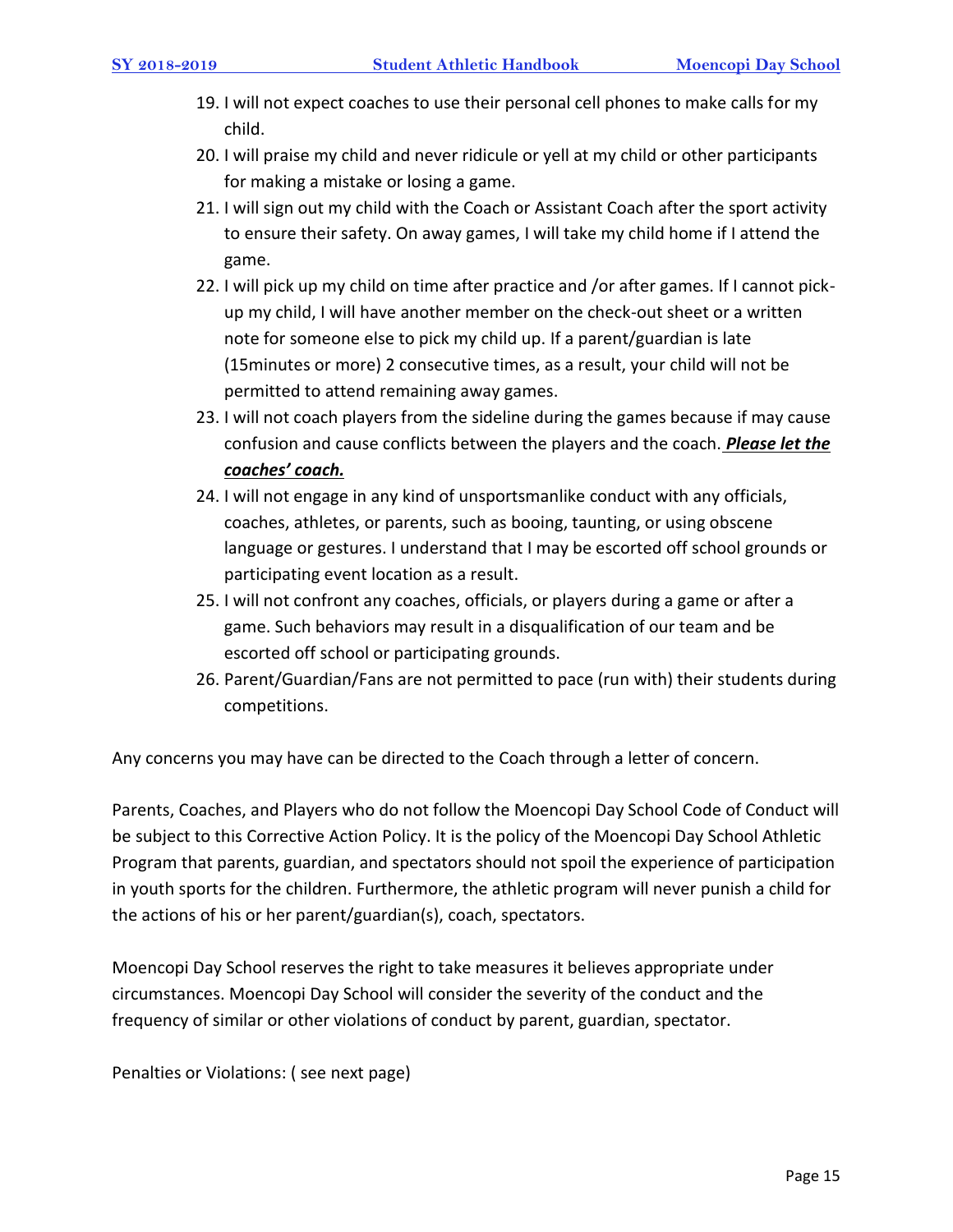- $\bullet$  1<sup>st</sup> offense-verbal/written warning: Athletic Director will notify parent, guardian or spectator at the time of offense and stress that this behavior will not be tolerated. Information will be received at the time and sent a letter of verbal warning and discussion with Athletic Director. The school principal will be notified of the situation that occurred.
- $\bullet$  2<sup>nd</sup> offense- Offender will be asked to leave the event and escorted out by Athletic Director, School Principal or Security. A written letter will be sent and documentation will be sent to the Administrating office. (subject to change with severity of actions)
- $\bullet$  3<sup>rd</sup> offense- Season Ban: The parent, guardian, or spectator will be banned from attending games for the remainder of the season. The Parent, Guardian, or Spectator will then have to make a form request to be re-instated.